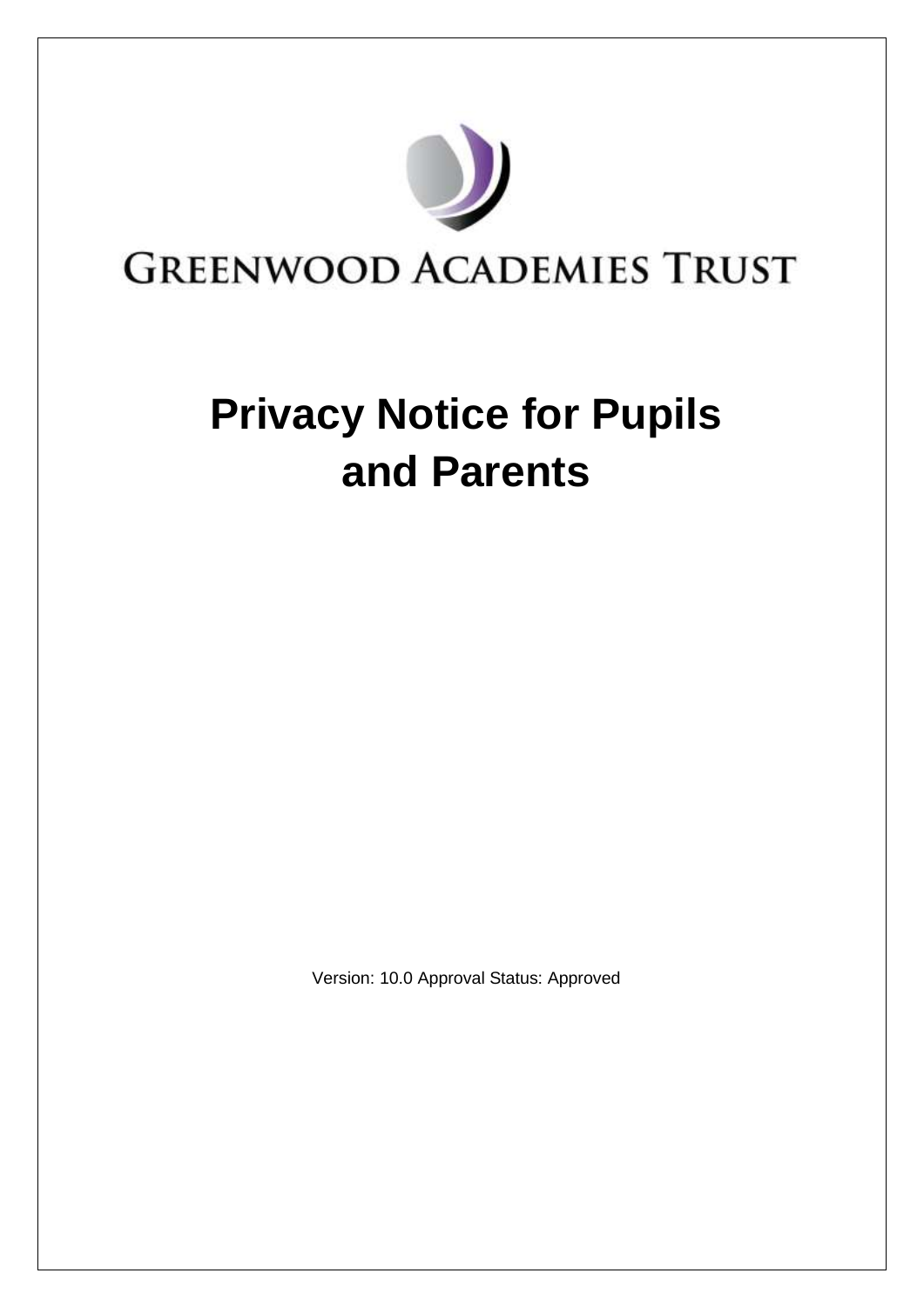The Greenwood Academies Trust (GAT) is a data controller for the purposes of the General Data Protection Regulation (GDPR) 2018.

The Trust Data Protection (DPO) can be contacted on:

*[dataprotection@greenwoodacademies.org](mailto:dataprotection@greenwoodacademies.org)*

The Trust collects personal information on all pupils at all its Academies, including children who are defined in law as children in need or those who are looked after by the Local Authority (LA).

#### **Why do we collect and use your information?**

We collect and use personal data in accordance with legal requirements and legitimate interests set out in the GDPR and UK law, including those in relation to the following:

- Articles 6 and 9 of the GDPR
- The Education Act 1996
- Regulation 5 of The Education (Information About Individual Pupils) (England) Regulations 2013

In accordance with above, we use this information to:

- support a pupil's learning;
- monitor and report on a pupil's progress;
- provide appropriate pastoral care;
- assess the quality of our services; and
- comply with the law regarding data sharing.

#### **What data is collected?**

In line with Article 6 of the Regulation, the Greenwood Academies Trust considers the processing of the following information to be in the public interest and therefore consent forms are not considered necessary:

- ➢ Pupil details name/DOB/address/SEN needs/allergies/health data etc
- $\triangleright$  Parent details names/contact information/address/relationship to pupil etc
- ➢ Staff details names/addresses/contact information/salary/contracts/next of kin
- $\triangleright$  Behaviour assessments/census data etc
- $\triangleright$  General school business attendance/lesson planning/contact with parents etc
- $\triangleright$  Pupil images for use in Academy management systems and for monitoring or educational uses e.g. curriculum subjects requiring video and photographs to be submitted to external examiners.

Other categories of pupil information collected, held and shared include:

- ➢ Characteristics (such as ethnicity, language, nationality, country of birth and free school meal eligibility)
- ➢ Exclusions/behavioural information
- ➢ Post-16 learning information

The Trust may also receive information about pupils from their previous school(s) and the Learning Records Service. If pupils are enrolling for Post-14 qualifications, the Learning Records Service will inform the Academy of their unique learner number (ULN) and may also give details about their learning or qualifications.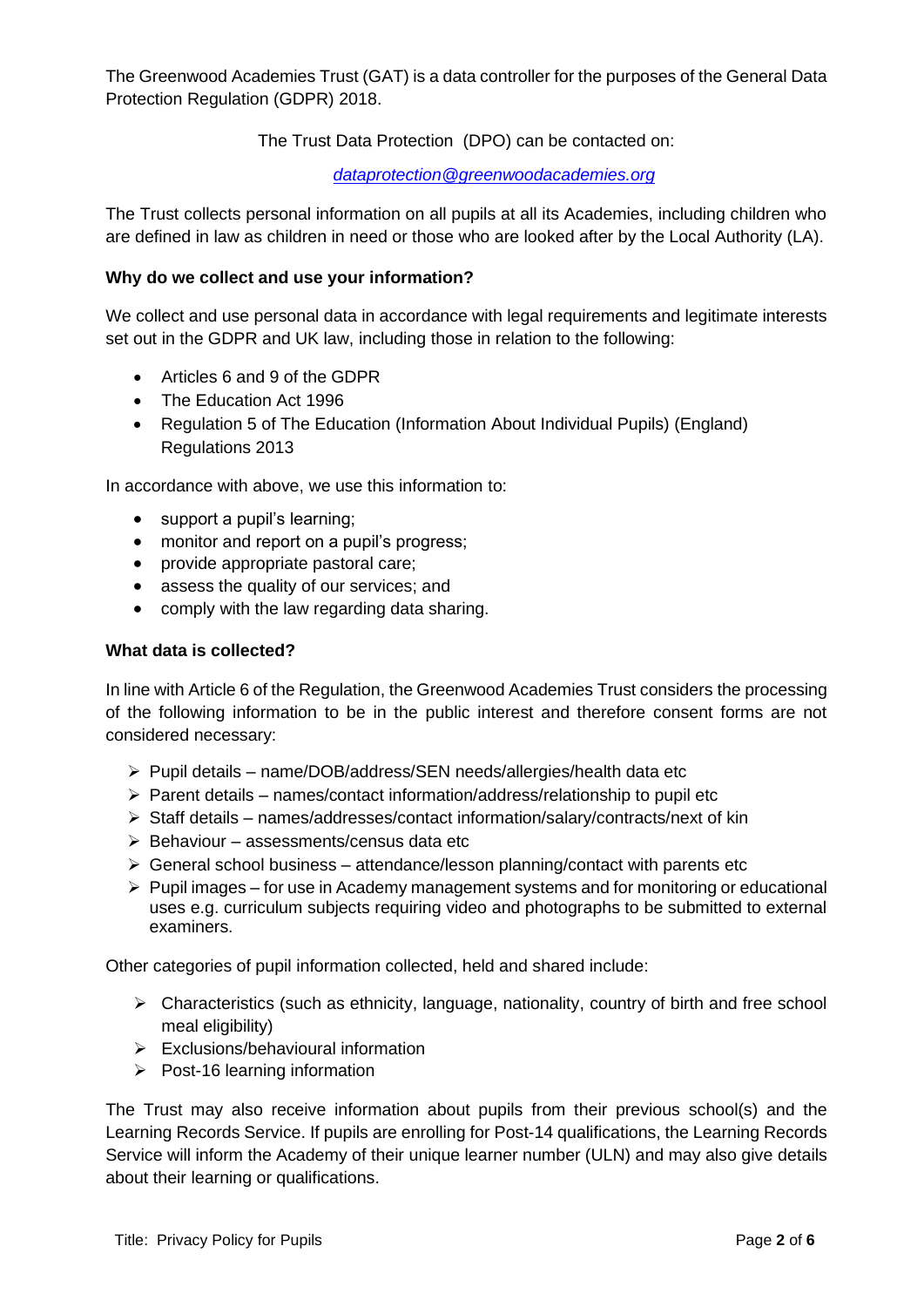In collecting, using, storing and disposing of data, the Trust or Academy will comply with the requirements of the GDPR that govern the processing of personal data. Under these requirements, the information will be collected and used fairly, stored safely and not disclosed to any other person where to do so would be in breach of those requirements or would otherwise be unlawful.

## **Lawful Basis for Processing**

As stated previously, the majority of information provided to the Trust comes under Article 6 (e) of 'performance of a task carried out in the public interest' and is therefore mandatory. We also process information where:

- a) the data subject has given consent for one or more specific purposes
- b) processing is necessary in order to protect the vital interests of the data subject or another natural person (medical information, for example)

When collecting data on a voluntary basis, the Academy will inform parents/carers whether they are required to provide this data or if consent is needed. Where consent is required, the Academy will provide specific and explicit information with regards to the reasons the data is being collected and how the data will be used.

For the processing of any special categories of personal data (including racial or ethnic origin, religious or philosophical beliefs and the processing of health data, genetic or biometric data), specific conditions as stated in Article 9 (2) of the General Data Protections Regulations must also apply. These include:

- c) The data subject has given explicit consent to the processing of such personal data;
- d) Processing is necessary to protect the vital interests of the data subject or of another natural person where the data subject is physically or legally incapable of giving consent;
- e) Processing is necessary for the purposes of preventative or occupational medicine and the provision of health care or treatment; and
- f) Processing is necessary for the exercise or defence of legal claims.

#### **In addition, for Secondary Academies only**

Once a pupil is aged 13 or over, the Trust is required by law to pass on certain information to providers of youth support services and careers advisors in the local area. This is the LA support service for young people aged 13 to 19 in England. We must provide the names and addresses of pupils and their parent(s), and any further information relevant to each support service role. We may also share data with Post-16 providers to secure appropriate support on entry to Post-16 provision.

However, parents/carers can ask that no information beyond names, addresses and a pupil's date of birth be passed to the support service. This right transfers to an individual pupil on their 16th birthday. Parents, or pupils who reach the age of 16, must inform the Academy if they wish to opt out of this arrangement. For more information about young people's services, please visit:

#### *<https://nationalcareersservice.direct.gov.uk/aboutus>*

#### **Photographs and Film**

Occasionally, the Trust may photograph or film pupils undertaking Academy activities. We may use the photographs or films either within or outside of Trust/Academy buildings. We would always seek consent for these purposes.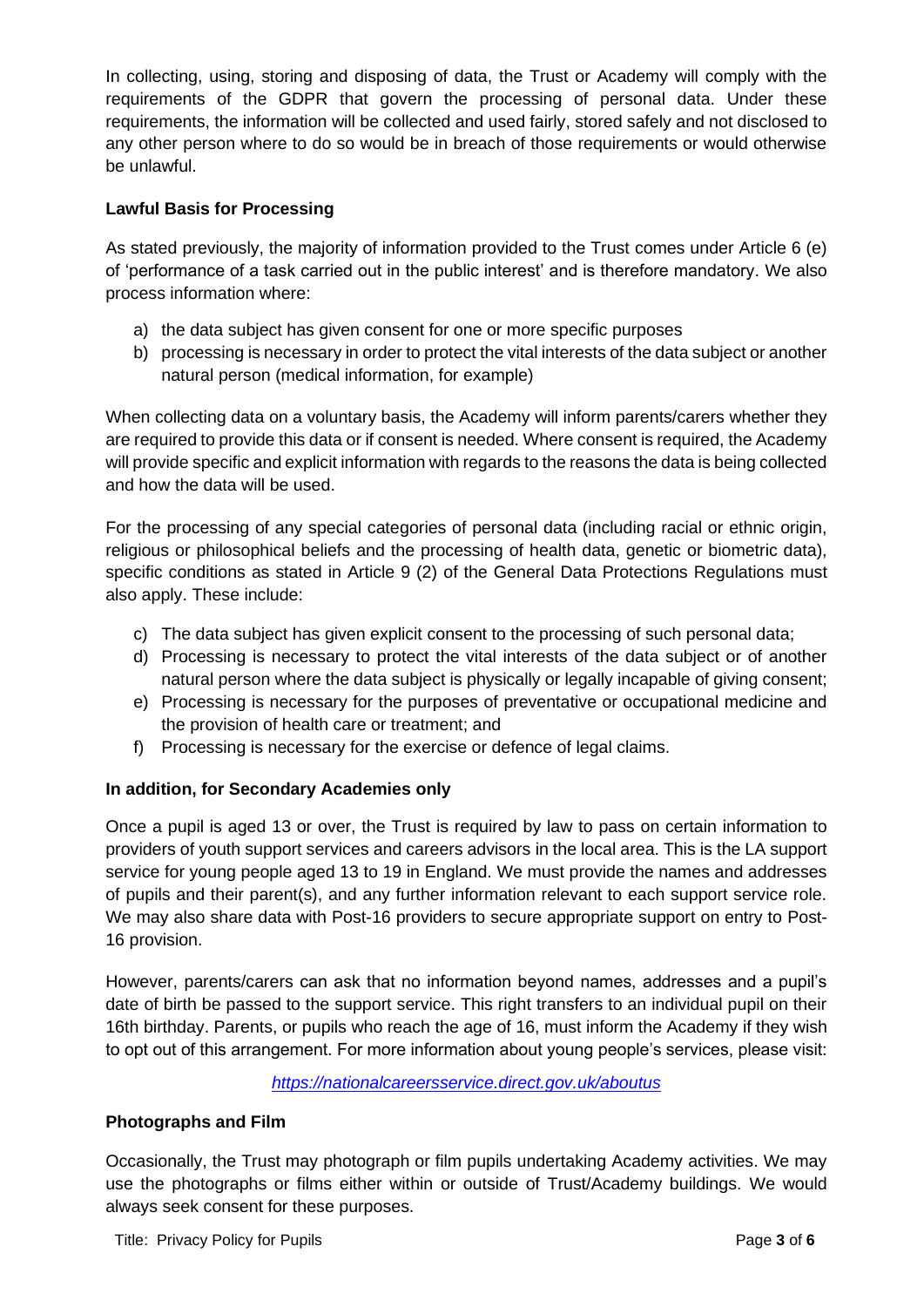Pupils will always be made aware if they are being photographed or filmed, what the purpose of this is and will be given the opportunity to object.

Where the relevant consent has been obtained, photographs and films may be:

- used on displays, in presentations and in publications.
- used on the Virtual Learning Environment, websites and on social media sites which can be viewed throughout the world and not just in the United Kingdom where UK law applies.
- supplied to the media for use in newspapers and magazines and on TV, websites or social media sites.

Under GDPR guidelines, children aged 13 or over are now able to provide their own consent for the processing of personal data (including subject access requests, photographs etc). To clarify, personal data belongs to the individual identified within it, ie the pupil themselves.

After legal advice, it is Trust policy to apply this for pupils in Year 9 and above. Therefore, for pupils in that year group and above, consent will be sought directly from the data subject.

Please refer to the Trust Photo and Video Consent Form, available in all Academies, for more detailed information.

#### **How long is your data stored for?**

Personal data relating to pupils and their parents/carers is stored in line with ICO guidelines as detailed in the Trust's Data Protection and Record Managements policies. In accordance with the GDPR, the Trust does not store personal data indefinitely; data is only stored for as long as is necessary to complete the task for which it was originally collected.

#### **Will my data be shared?**

The Trust will not share information about our pupils with any third parties without consent, unless the law and our policies allow us to do so. Academies routinely share pupils' information with:

- Pupils' destinations upon leaving the school
- The LA
- The NHS
- The DfE
- Focus Trust
- Examination Boards

The Trust also has a Data Sharing Agreement with relevant Local Authorities through an automated and secure data exchange process. This is central to the success of integrated working across Trust Academies and the LA MIS systems, thus maintaining reliable and accurate pupil and school records.

We are required by law to pass some information about pupils to the Department for Education (DfE) under regulation 5 of The Education (Information About Individual Pupils) (England) Regulations 2013; this, in turn, will be available for the use of the LA. We share pupils' data with the Department for Education (DfE) on a statutory basis; this underpins school funding and educational attainment policy and monitoring.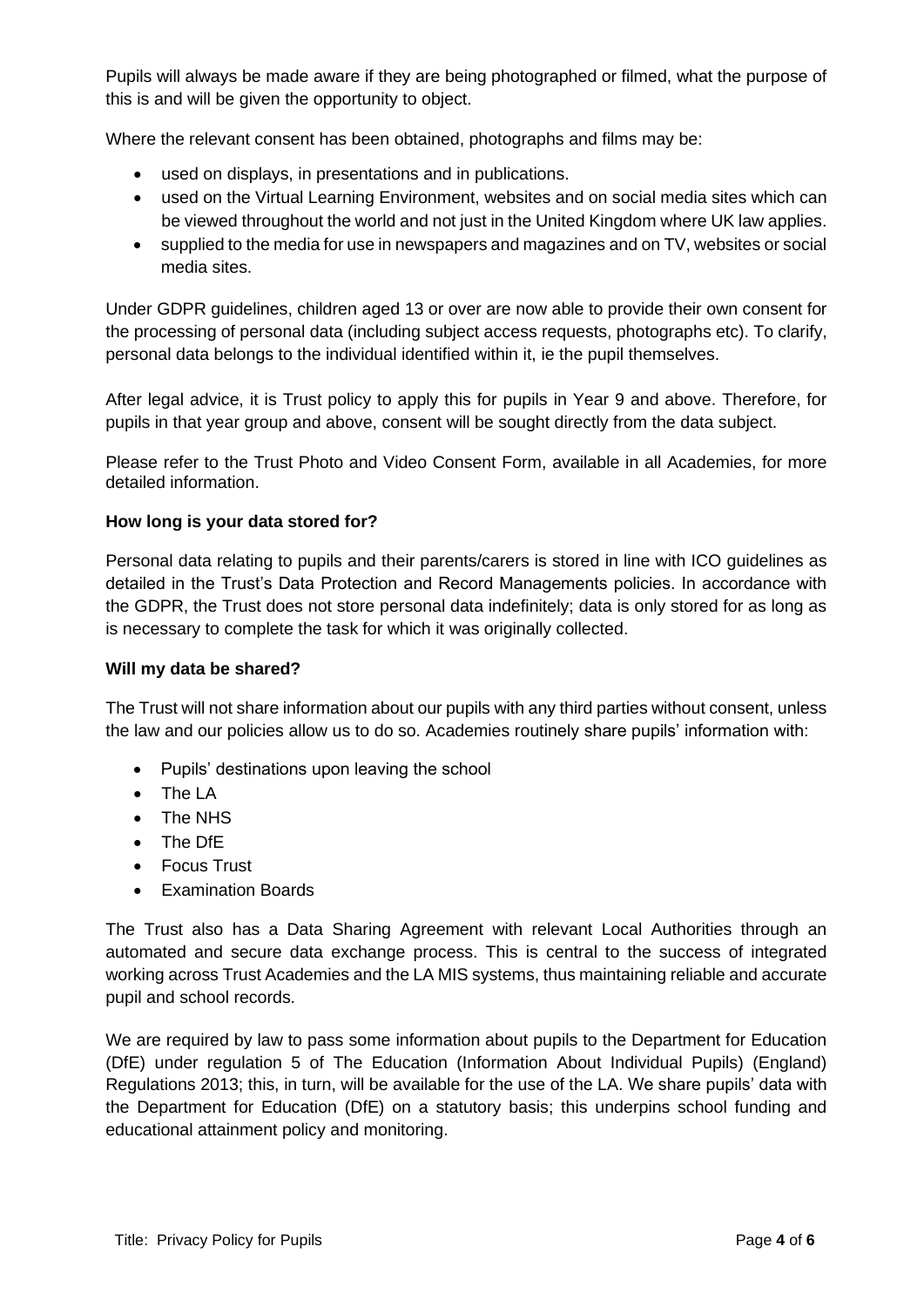The National Pupil Database (NPD) is managed by the DfE and contains information about pupils in schools in England. The Trust is required by law to provide information about our pupils to the DfE as part of statutory data collections, such as the school census; some of this information is then stored in the NPD.

The DfE may share information about our pupils from the NPD with third parties who promote the education or wellbeing of children in England by:

- Conducting research or analysis.
- Producing statistics.
- Providing information, advice or guidance.

The DfE has robust processes in place to ensure the confidentiality of any data shared from the NPD is maintained.

Under schedule 2, part 1 of the Data Protection Act 2018 and article 6 (1) (d) of the GDPR, the Trust may need to disclose personal data with local police services for the purposes of the prevention or detection of crime, the apprehension or prosecution of offenders and to protect the vital interests of an individual.

A full list of the external parties and suppliers who we share pupils' data with, and the type of data that is shared, is shown in the Privacy Notice Appendix 1 on the individual Academy website and is also available from the individual Academy office.

## **Further information**

If you need more information about how the LA and DfE store and use information, then please go to the following websites:

#### • **Local Authorities:**

www.centralbedfordshire.gov.uk www.leicester.gov.uk www.lincolnshire.gov.uk www.northamptonshire.gov.uk www.nottingham.gov.uk www.nottinghamshire.gov.uk www.peterborough.gov.uk

# • **Department for Education:**

https://www.gov.uk/data-protection-how-we-collect-and-share-research-data

#### **Department for Education:**

 Public Communications Unit Department for Education Sanctuary Buildings Great Smith Street London SW1P 3BT

Email: http://www.education.gov.uk/help/contactus Telephone: 0370 000 2288